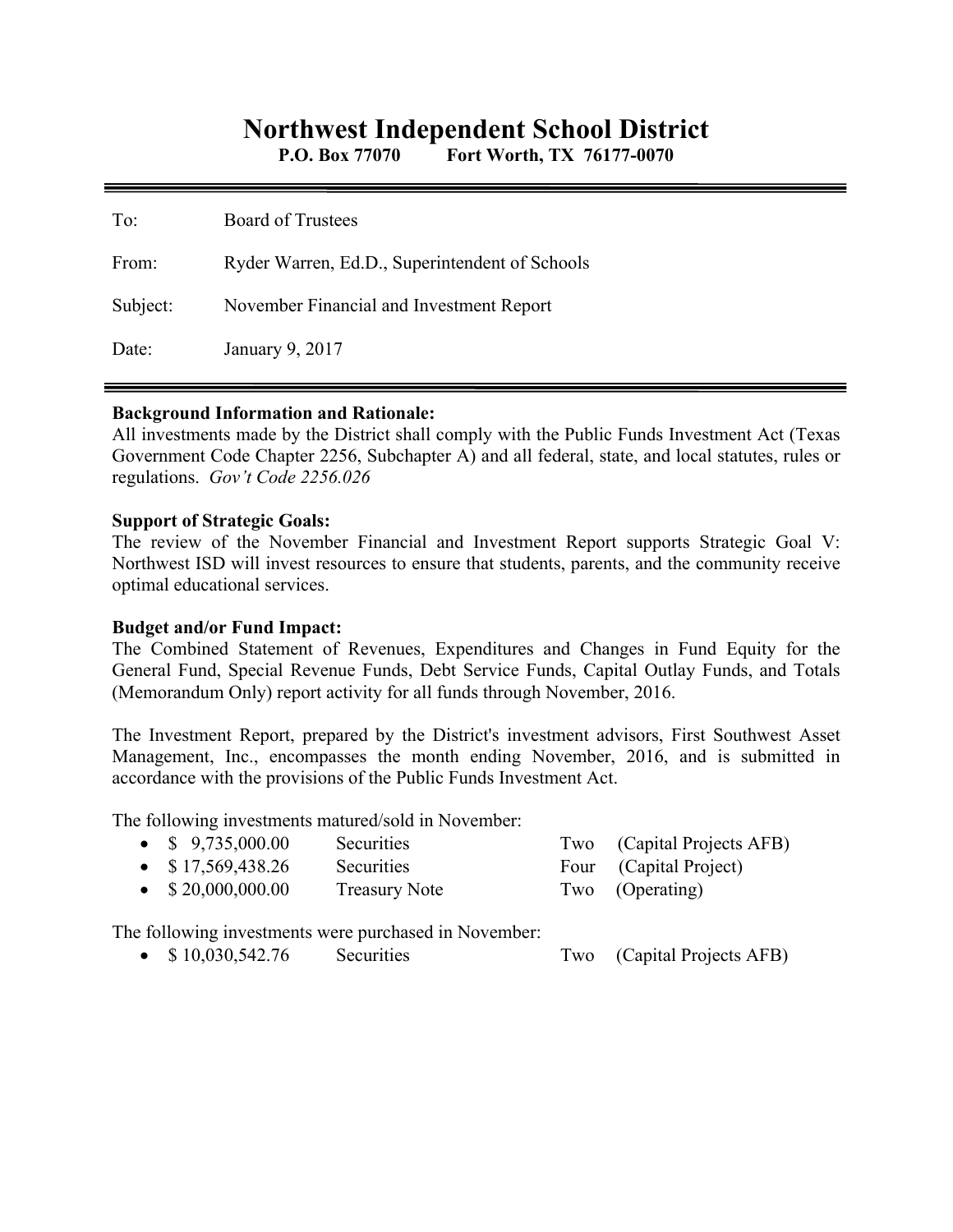Investments for the District's General Fund, Debt Service Funds, Capital Projects Funds, and Internal Service Funds total \$137,807,887.12 as of November 30, 2016.

|                               | Yield           |                     |
|-------------------------------|-----------------|---------------------|
|                               | to              |                     |
| <b>Fund</b>                   | <b>Maturity</b> | <b>Market Value</b> |
| General Fund                  | 0.630%          | 37,733,884.29       |
| Special Revenue Funds         | 0.589%          | 1,165,423.62        |
| Debt Service Funds            | 0.592%          | 23,860,330.92       |
| <b>Capital Projects Funds</b> | 0.507%          | 36, 394, 110. 76    |
| Capital Projects Funds - AFB  | 0.655%          | 38,654,137.53       |
| Total                         | 0 598%          | \$137,807,887.12    |

Board Policy states that, "The investment portfolio shall be diversified in terms of investment instruments, maturity scheduling, and financial institutions to reduce risk of loss resulting from over concentration of assets in a specific class of investments, specific maturity, or specific issuer."

The District portfolio is concentrated in terms of **investment instruments** (Certificates of Deposit). These concerns are addressed by the low risk nature of the certificates of deposit and the maintenance of collateral by the various financial institutions to guarantee the safety of the investments.



| Portfolio Composition by Security Type | Portfolio Composition by Issuer |                    |     |
|----------------------------------------|---------------------------------|--------------------|-----|
| Local Government Investment Pool       | 21%                             | Texpool            | 21% |
| Certificates of Deposit                | 20%                             | <b>FHLMC</b>       | 7%  |
| <b>Bank Deposit</b>                    | 13%                             | Compass            | 13% |
| <b>Agency Bullet</b>                   | 24%                             | <b>FNMA</b>        | 12% |
| Treasury                               | 22%                             | <b>US</b> Treasury | 22% |
|                                        |                                 | OtherIssuers       | 16% |
|                                        |                                 | Woodhaven          | 9%  |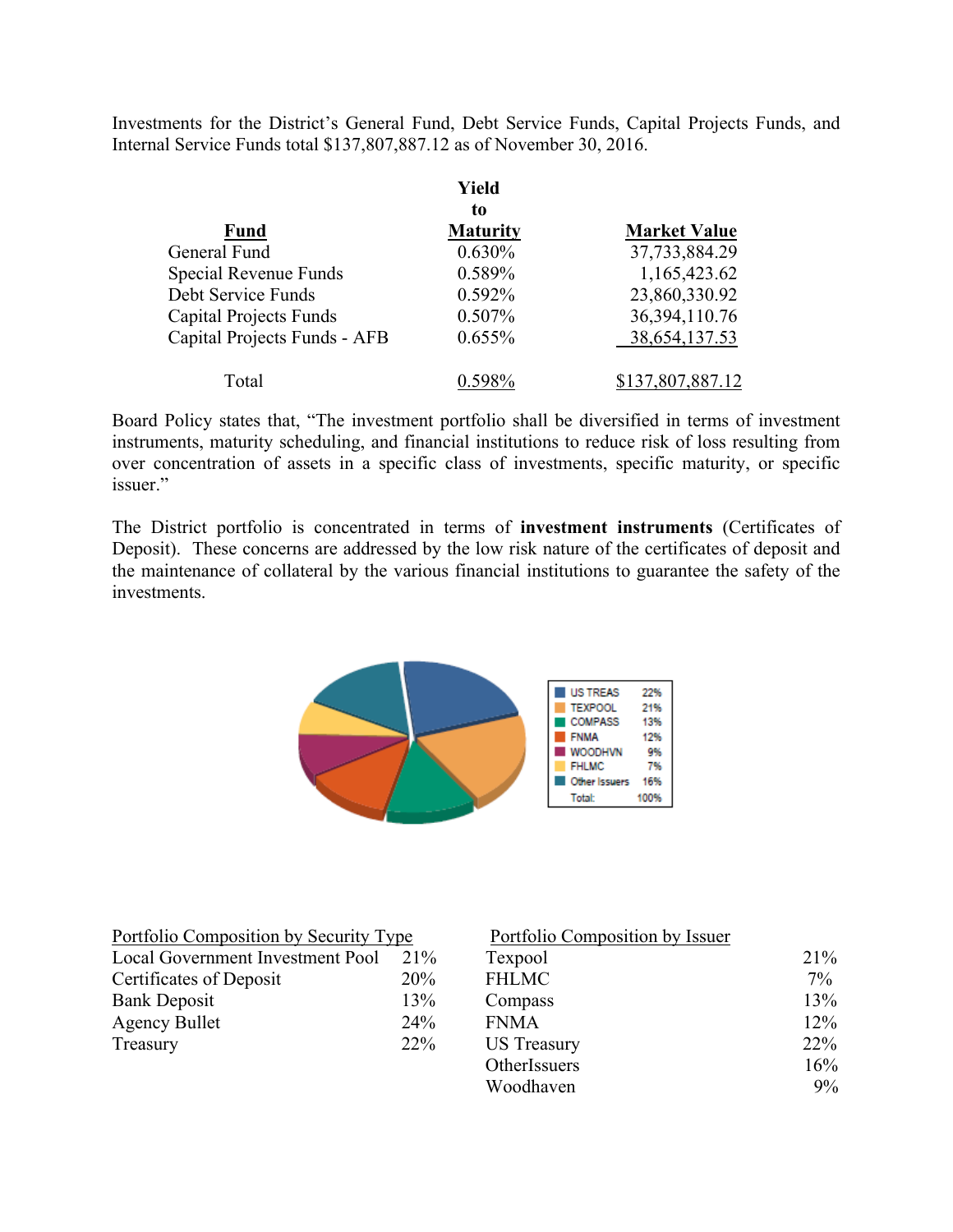

The District portfolio is diversified in terms of **maturity scheduling:** 

# **Maturity Schedule**

| Overnight       | $34\%$ | 46,583,068.25 |
|-----------------|--------|---------------|
| $0-3$ Months    | 15%    | 21,125,232.34 |
| $3 - 6$ Months  | $22\%$ | 30,048,078.40 |
| $6 - 12$ Months | 29%    | 40,051,508.13 |

The District portfolio currently outperforms all the **benchmark comparisons**.



Note 1: CMT stands for Constant Maturity Treasury. This data is published in Federal Resene Statistical Release H.15 and represents an average of all actively baded Treasury securities having that ime remaining until matur

Note 2: Benchmark data for TexPool is the monthly average yield.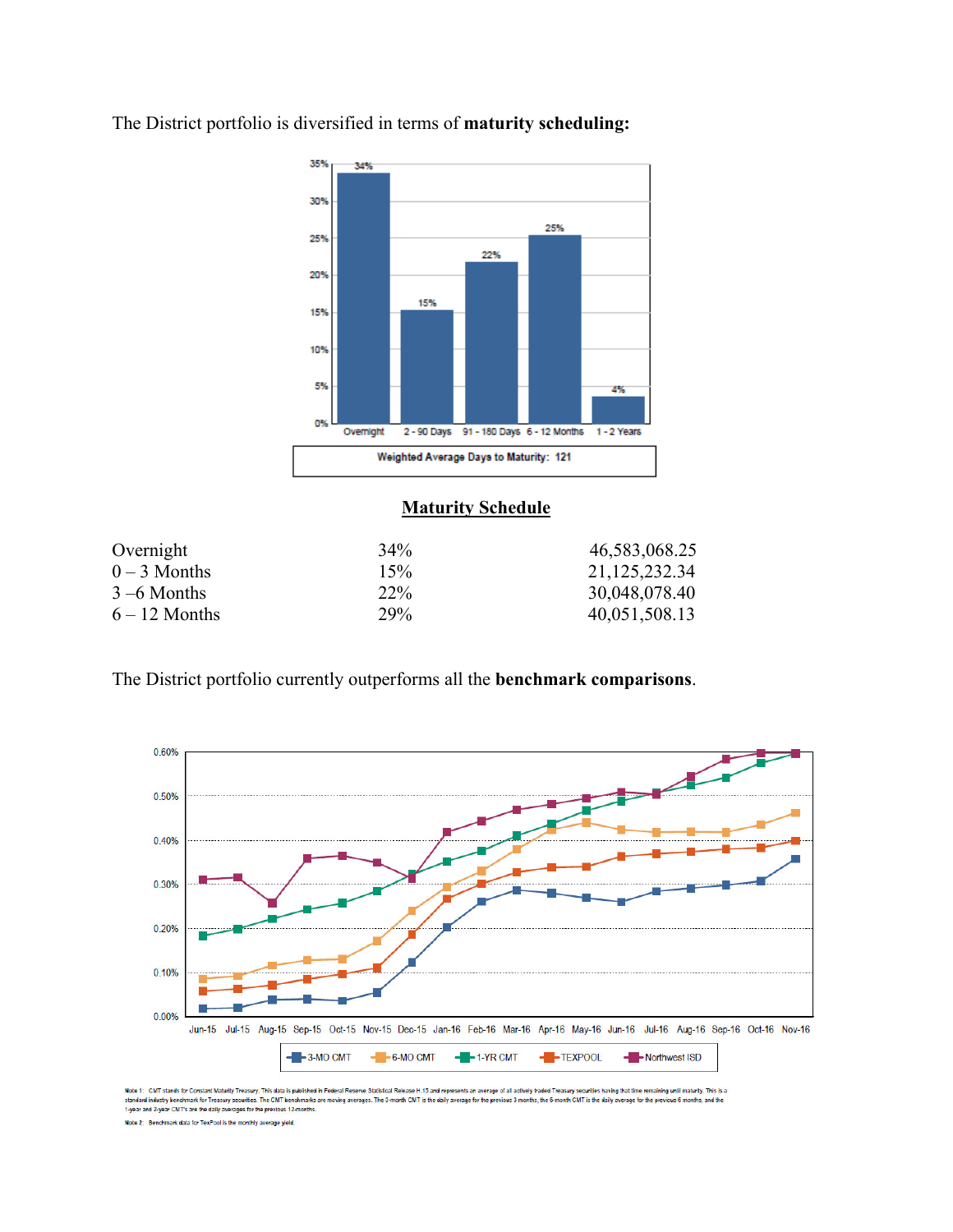

The **TexPool Economic & Market Commentary for December, 2016**, notes that,

# **Hiking expectations for hikes**

November brought more than a few uncertainties to the fore following the election of Donald Trump, but we were surprised that many included a rate hike as one of them. At the time, we said that after Thanksgiving, cooler heads would prevail and that the market eventually would again start building in a December Federal Reserve move, one we remained quite bullish on. Turns out, it didn't even take that long. The implied probability of the Fed raising rates jumped back even before the holiday. Fed futures are now nearly unanimous in expecting a 25 basis point increase in the target fed funds range at this point. There would have to be a calamity in the world for this not to happen. Every Fed governor who has spoken publically, including Chair Yellen recently in front of Congress, has essentially said this.

We also expect the Dec. 14 Federal Open Market Committee (FOMC) meeting to raise expectations of future action. As you know, on several occasions in 2016 policymakers reduced their projections for the number of times they would raise rates this year and next. We think the improving U.S. economy and the likelihood for fiscal stimulus from the Trump administration, in whatever form it takes, will lead to higher growth, inflation and rates. This scenario won't play out until at least mid-2017, but expectations are growing for three hikes instead of two. If the latter, it would probably be one in March and September. Cash managers' main instruments, including Treasuries, agencies and commercial paper, already are beginning to price that in.

TexPool Participant Services Managed and All of this, of course, is good news from a return perspective for money market funds. And it is important to keep in mind that total return is now the gauge of performance for institutional prime money market funds rather than just yield, which has the potential to change slightly because prime funds now float their shares' net asset value (NAV).